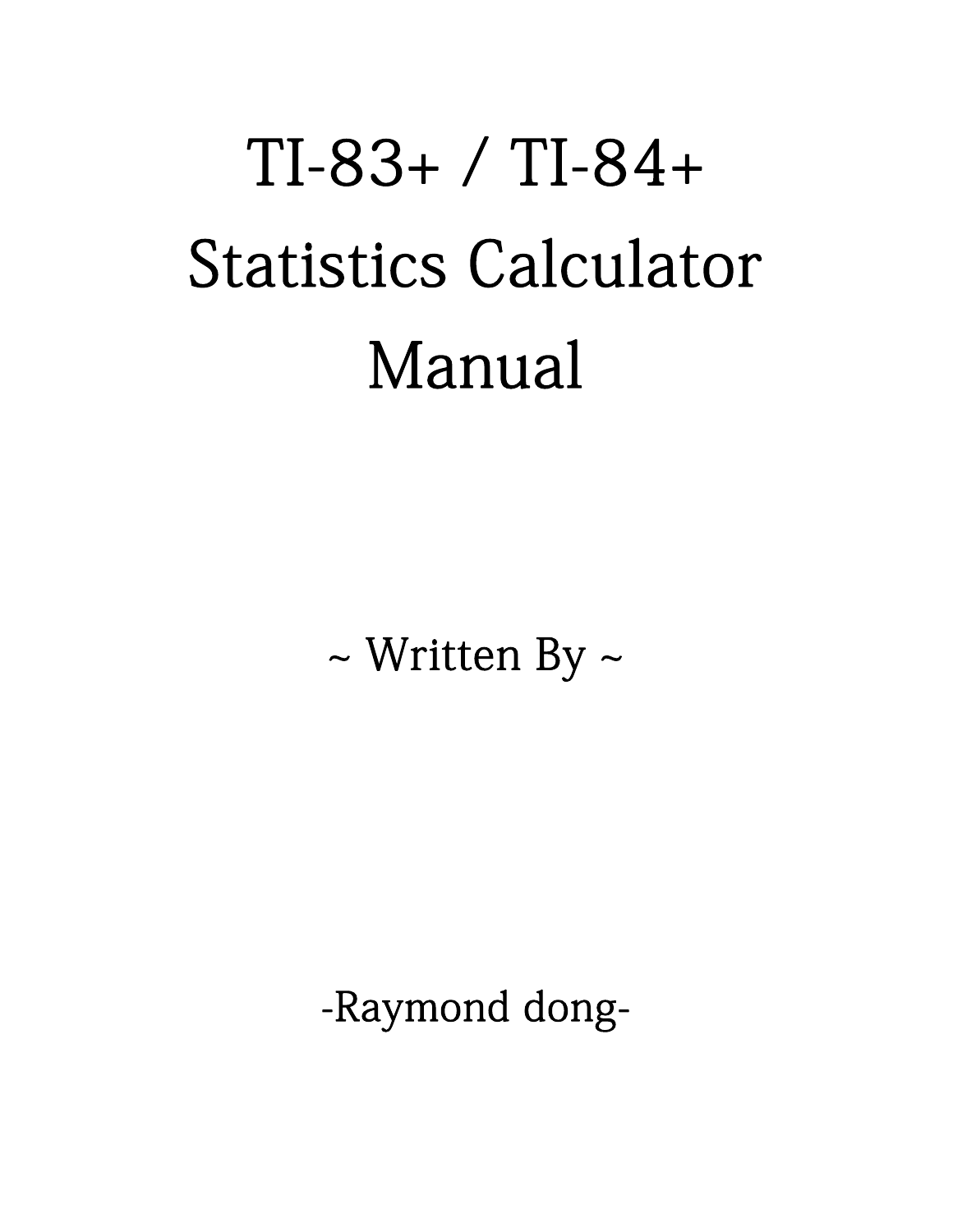# -Jeff Eaton-

-Sam Hoelle-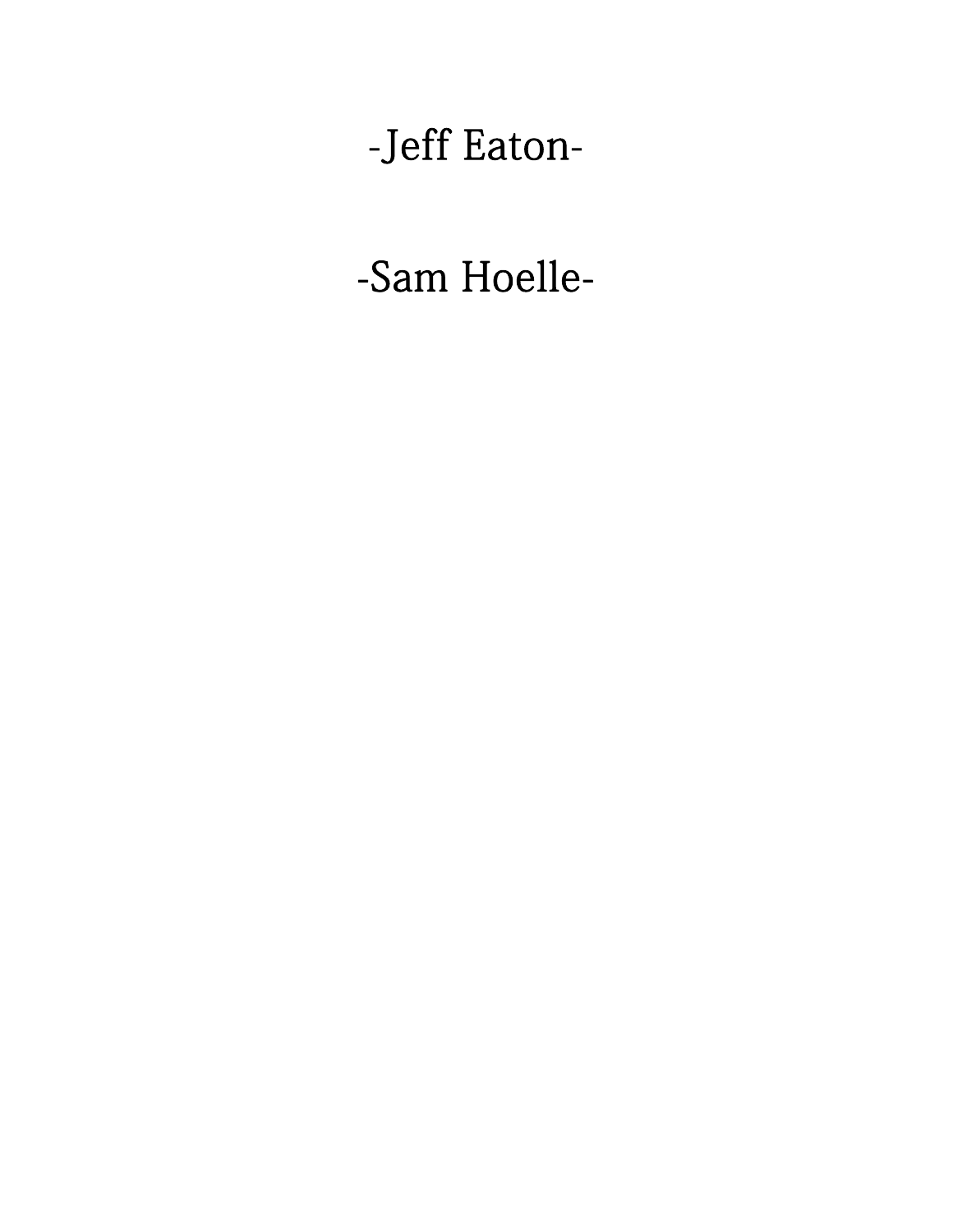Note – This guide applies to the TI-83, TI-83+, TI-84, and the TI-84+. For those lucky few with a TI-89 or TI-89 Titanium, contact either Raymond Dong or Jeff Eaton.

Raymondmdong@yahoo.com Jeffeats@gmail.com

# **Chapters 1-3 – Lists, Data, and Plots**

**Press [Stat] and select edit. (The first item) This screen has the list names of usually L1, L2, L3, etc.** 

| L1                                                      | LZ | 3 |  |
|---------------------------------------------------------|----|---|--|
| ۴J<br>2.100<br>.800<br>3.500<br>1.500<br>2.600<br>2.100 |    |   |  |
| ┓<br>$L1(1) = 1$                                        |    |   |  |

**Bar charts / histograms Press**  $[2^{nd}]$  **STAT PLOT** (the "y=" button)

**This is an overview of each of the 3 plots available for use. It gives the name of each, whether the plot is on or off, the kind of plot it is, and which lists each plot is using for data.** 

 **Select a plot to edit by pressing enter.** 



**This screen gives all of the various settings and options for the plot. The most important setting at this screen is TYPE. You can choose between a dot plot /**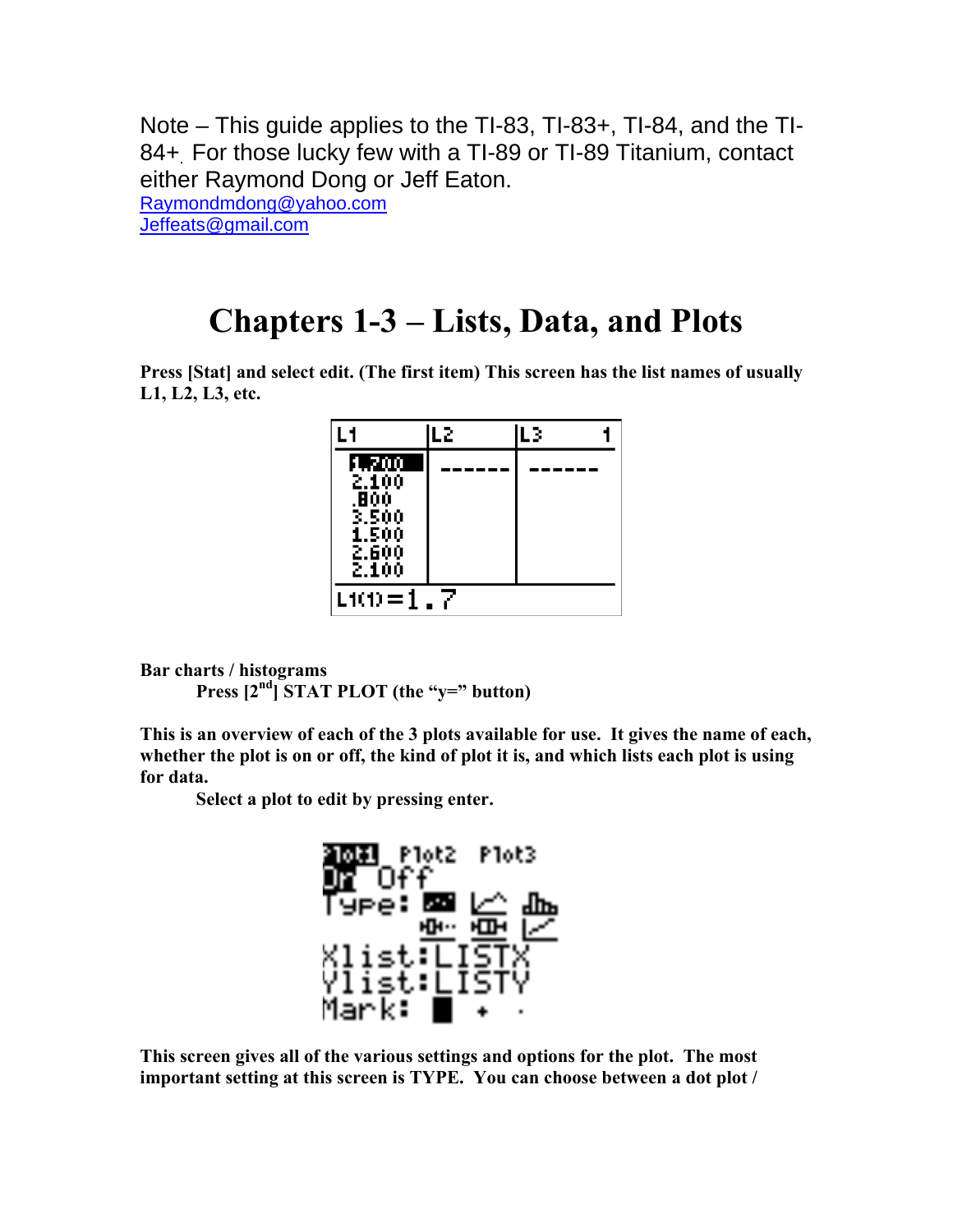**scatter plot, line graph, bar graph / histogram, mod box plot, box plot, and some unimportant sixth thing.** 

 **You may note the 2 kinds of box plots. The mod box plot accounts for outliers automatically, but may not be accurate. If you choose to use it, be sure to double check the length of the whiskers. Their max length should be 1.5 times the IQR.** 

 **Once you choose the type of plot to use, hit the down arrow until you're at**  the Xlist field. Enter a list to use by hitting  $[2<sup>nd</sup>]$  and then L1 (1), or whichever list **you want to use. If you're using a plot with a field named "Freq", leave it at 1 and don't mess with it.** 

**Once you have the lists selected and everything is good to go, you can go to the [GRAPH] button and look at the plot. However, a better thing to do would be to go to the [ZOOM] button and select option 9, ZoomStat. This will size the window to fit the plot.** 

 **If on the scatter plot and the line graph you get some sort of error, make sure that both selected lists have the same number of elements.** 

#### **Chapter 4 – One Variable Statistics**

**After you enter the data into a list, typically L1, press the [STAT] button, hit the right arrow to move to the CALC menu, and then select option 1, 1-Var Stats. Hit enter a second time, and this will give a printout of various statistics about the data.** 

 **: Mean** 

**Σx : Sum (Total of all the data)** 

- **Σx² : Sum of the squared data.**
- **Sx : Standard Deviation (sample) -Always use this one unless he says otherwise**
- **σx : Standard Deviation (population)**
- **n : Number of elements in the list**

**minX : Minimum** 

- **Q1 : First Quartile**
- **Med : Median**

**Q3 : Third Quartile maxX : Maximum** 

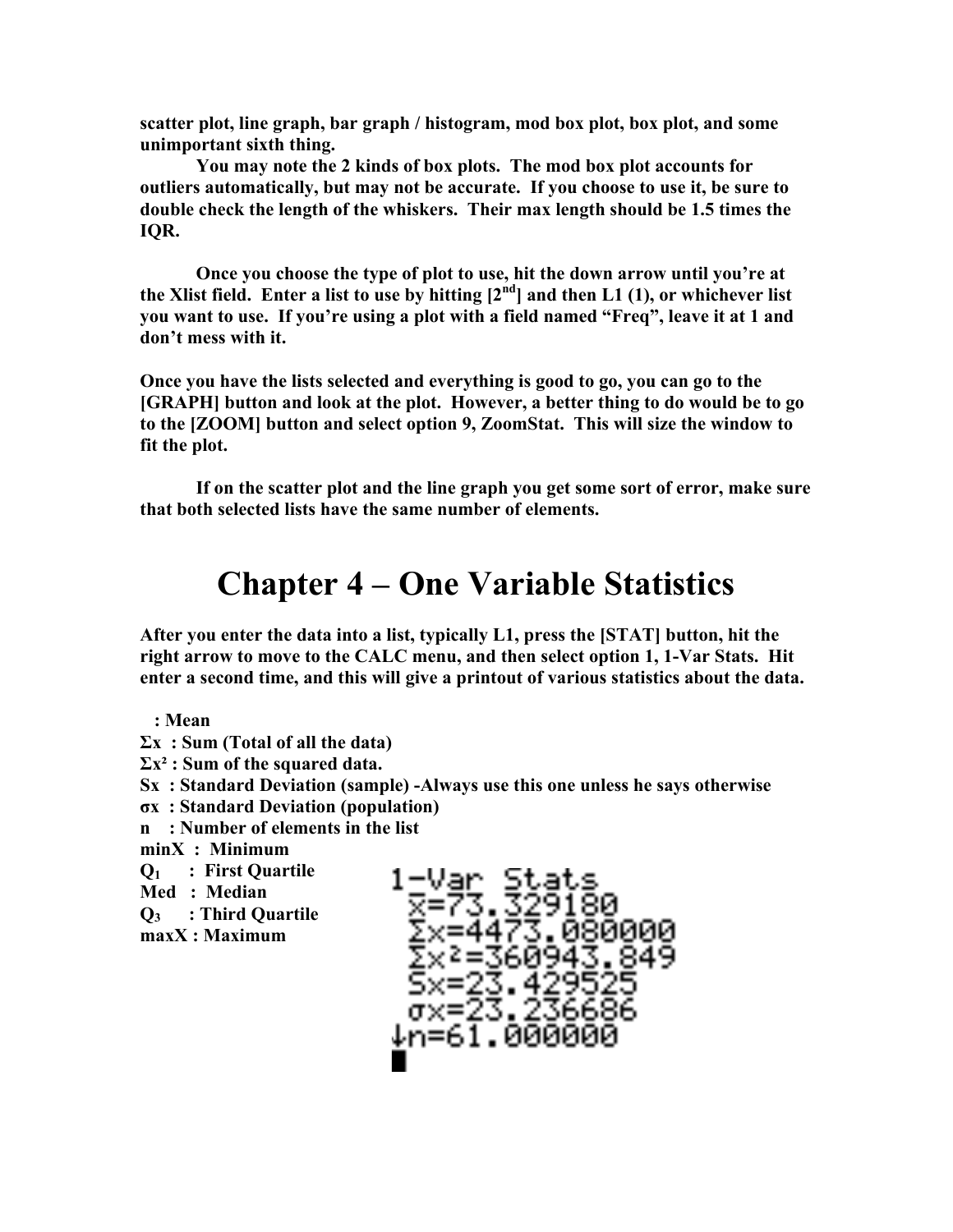# **Chapter 5 – Two Variable Statistics and Regressions**

 **Before performing a regression, be sure to have the data entered into two lists already. Be sure to use L1 and L2, or else you're going to make things much too complicated.** 

 **To perform a linear regression, press STAT, go to the CALC menu, select option 8: LinReg(a+bx), and press enter.** 

 **This is an example of what you should get. (Your numbers will be different)** 

$$
y = a + bx
$$
  

$$
a = -8.92
$$
  

$$
b = 1.60
$$

**Plugging these figures into the linear equation**  $y = a + bx$ **, we get = -8.922 + 1.603x, which can be used to predict a Y variable given the X variable or an X variable given a Y variable.** 

**For example: if X equals 2, plug it in the equation, and Y will equal -5.716** 

 **Computing the Equation of the Regression Line and the Correlation Coefficient** 

- **1. Enter the x values into List L1.**
- **2. Enter the y values into List L2.**
- **3. Press STAT.**
- **4. Select the CALC menu title.**
- **5. Select menu item #8, LinReg(a + bx). (Menu item #4 is similar, but I prefer #8.)**
- **6. Press ENTER. LinReg(a + bx) appears in the display.**
- **7. Press ENTER. It shows the values of a and b, as well as r and r<sup>2</sup> . Note that b is the slope and a is the** *y***-intercept.**
- **Graphing the Regression Line** 
	- **1. Follow the above steps to compute the equation of the regression line. A consequence of this is that the coefficients will be stored in the calculator. (This step is necessary.)**
	- **2. Press Y= (in the upper left corner).**
	- **3. Select a function variable by moving the cursor to that line, say Y1.**
	- **4. Press VARS. Some menu titles appear. The VARS menu title is highlighted**
	- **5. Use the down arrow to select menu item #5, Statistics...**
	- **6. Press ENTER. The Statistics menu titles appear.**
	- **7. Select the EQ menu title.**
	- **8. Press ENTER to select menu item #1, RegEQ. This is the expression a + bx that was previously calculated. It is now pasted into the function Y1.**
	- **9. Create a scatter diagram. When the scatter diagram is drawn, the regression line will also be drawn.**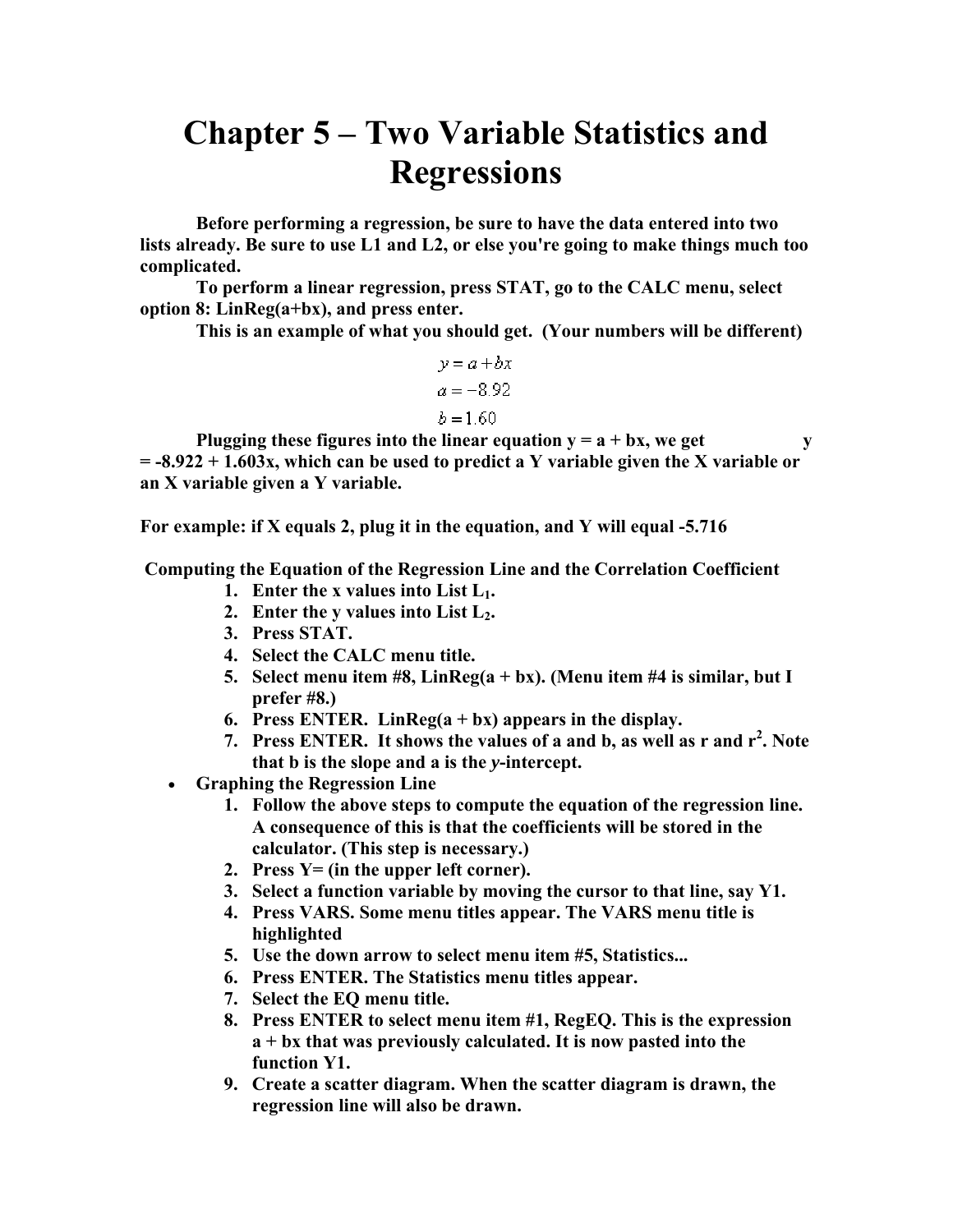### **Chapter 9 – Confidence Intervals**

- **Method 1 Data** 
	- **1. Enter the sample data into a list, say**  $L_1$ **.**
	- **2. If the standard deviation of the population is unknown, then find the standard deviation of the sample. Record this number.**
	- **3. Press STAT. The STAT menus appear and the EDIT menu title is highlighted.**
	- **4. Select the TESTS menu title. The TESTS menu appears.**
	- **5. Select ZInterval, item #7. A list of options appears.**
	- **6. On the first line are two options: Data and Stats. Use the arrow keys to select Data.**
	- **7. Press ENTER.**
	- **8. Press the down arrow once.**
	- **9. Enter the standard deviation of the population, if it is known. Otherwise, enter the standard deviation of the sample.**
	- **10. Press the down arrow once.**
	- **11.** Enter the name of the list  $(L_1)$  that contains the data.
	- **12. Press the down arrow twice, skipping over the Freq option.**
	- **13. Enter the confidence level as a decimal, not a percent.**
	- **14. Press the down arrow once. The word Calculate begins to flash.**
	- **15. Press ENTER. The confidence interval appears, in interval notation, along with the sample mean, sample standard deviation, and sample size.**
- **Method 2 Statistics** 
	- **1. Follow Steps 3 − 5 in Method 1 above.**
	- **2. Use the arrow keys to select the Stats option.**
	- **3. Press ENTER.**
	- **4. Press the down arrow once.**
	- **5. Enter the standard deviation of the population, if it is known. Otherwise, enter the standard deviation of the sample.**
	- **6. Press the down arrow once.**
	- **7. Enter the mean of the sample.**
	- **8. Press the down arrow once.**
	- **9. Enter the sample size.**
	- **10. Press the down arrow once.**
	- **11. Follow Steps 13 − 15 in** Method 1 **above. The confidence will appear along with the sample mean and the sample size.**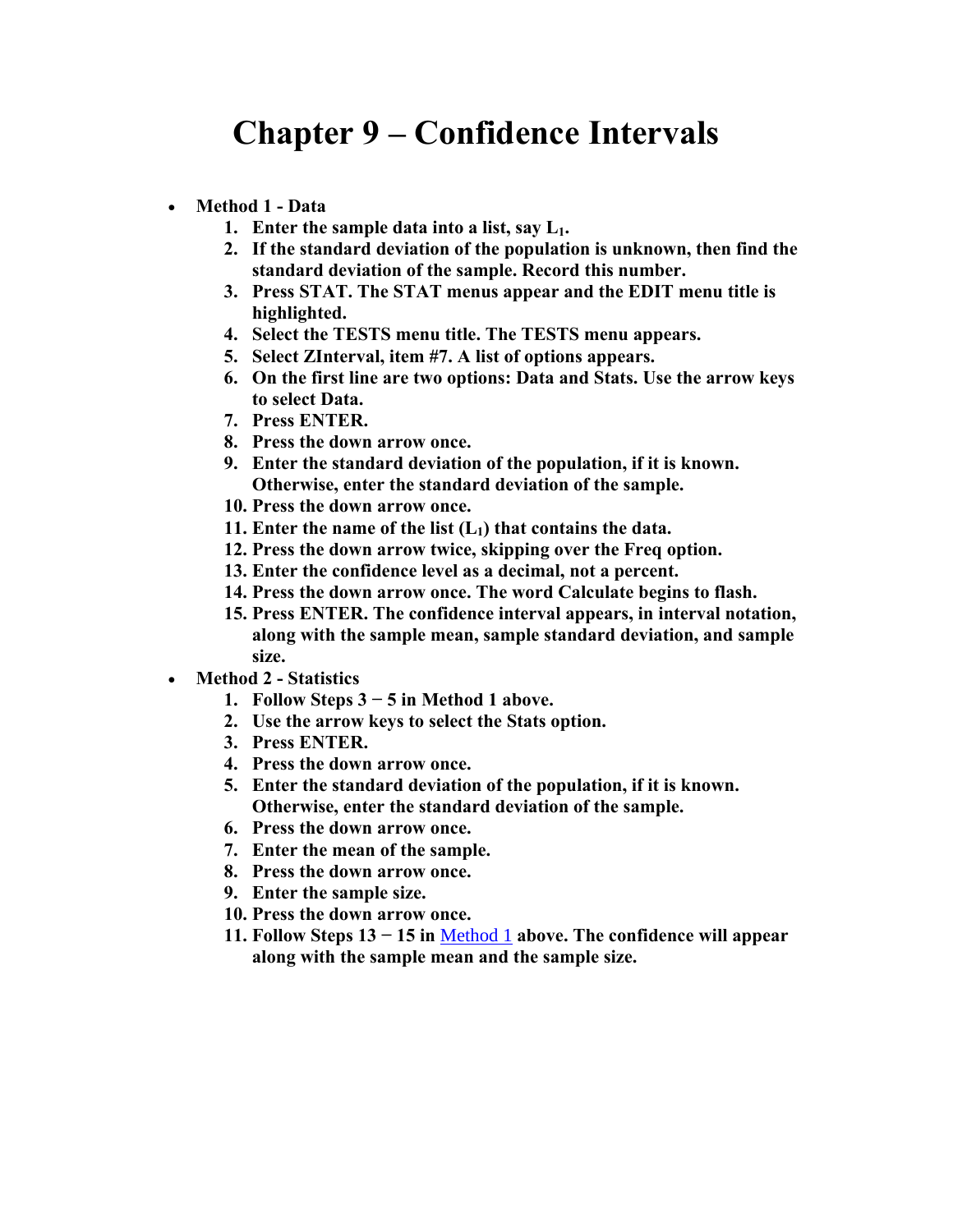# **Chapters 10-12 – Hypothesis Testing**

*Hypothesis Testing One sample Z-Tests* 

**Always start each new problem from the home screen** 

**With all Hypothesis Testing we will need to develop the null and alternative hypothesis. We will then test the alternative hypothesis (Ha) , If the "p" value is less than the level of significance (alpha, ) we reject Ho. If the "p" value is greater than or equal to the level of significance then we can not reject Ho.** 

In short:  $p < \alpha \gg>>>>>>>>>>=$  reject Ho,  $p \geq \alpha \gg>>>>>d$ o not reject Ho.

**Example 1 (One Tailed Z-Test)** 

**New tires manufactured by a company outside Ocala, Fl. , are designed to provide a mean life expectancy of at least 40,000 miles. The tire rating has a standard deviation of 1000 miles. A test with 30 tires shows a sample mean of 39,600 miles. Using a 0.02 level of significance, test whether or not there is sufficient evidence to reject the claim of a mean of at least 40,000 miles.** 

**For this problem a Z-Test is appropriate. (n=30, known s)**   $H_0$ :  $\mu \ge 40,000$  $Ha: \mu < 40,000$ 

**so We will reject Ho if p < .02 We can not reject Ho if**  $p \ge 02$ 

**On the calculator we start from the "TESTS" menu. Press**  $\blacksquare$  (you will see this **screen)** 



**"** 1 : **Z**-Test..." should be highlighted then press **(i)** (see screen below)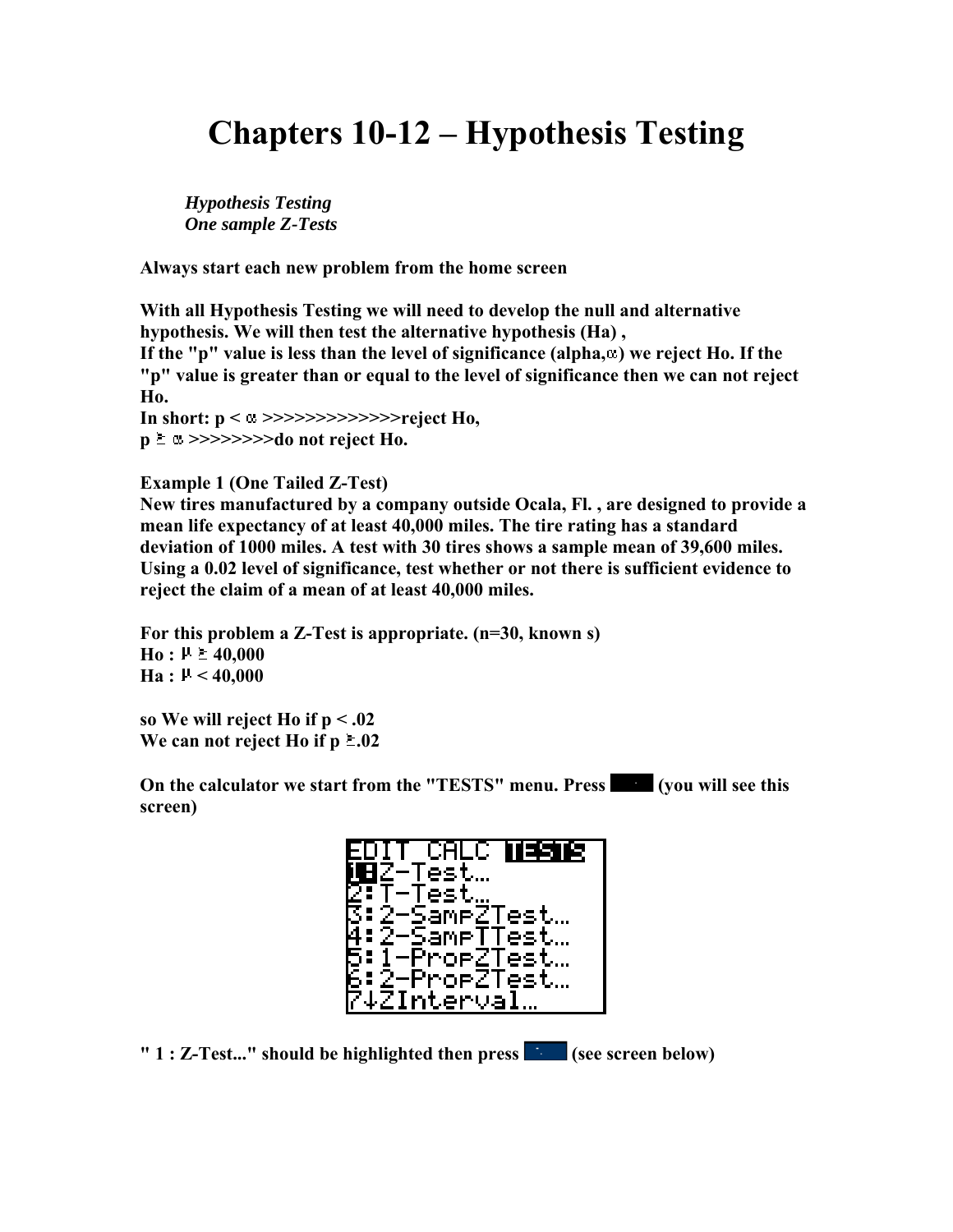| -Test<br>Inpt:105定                | -Stats |
|-----------------------------------|--------|
| $\mu$ o:1 $2$<br>σ:.07<br>List:Lı |        |
| Freg:1<br>$\leq$ $\mu$ o          | >и в   |
| 内部面<br>lculate                    | ~aw    |

**Now we must highlight either "Data" or "Stats". If we want to enter the data ourselves we choose "Stats". For our problem we highlight "Stats" and press Arrow down and change settings to match this screen. (see screen above)** 

**Highlight "Calculate" and press ENTER ( this screen will appear)** 

**We can see from the screen that the "p" value is 0.014 which is less than 0.02. So we reject Ho.** 

**Example 2 ( Two Tailed Z-Test )** 

**A particular bottled beer filling process is designed to fill bottles with a mean of 12 Fl. Oz. This process has a standard deviation of .07 Fl. Oz. Quantities over or under this amount are undesirable.** 

**A sample of 10 bottles is taken to determine if the process is within limits. These are the sample volumes:** 

**{ 11.6 12.1 11.9 12.8 11.9 12.0 12.4 11.6 11.8 12.3 }** 

**Using a 0.05 level of significance, test to see if the sample results indicate the filling process is functioning properly.** 

For this problem: Ho:  $\mu = 12$ ; Ha:  $\mu \neq 12$ 

**On the calculator we will first enter the data into LIST1. Next we will go to the "TESTS" menu. So press Arrow right to "TESTS"( you will see this screen)** 

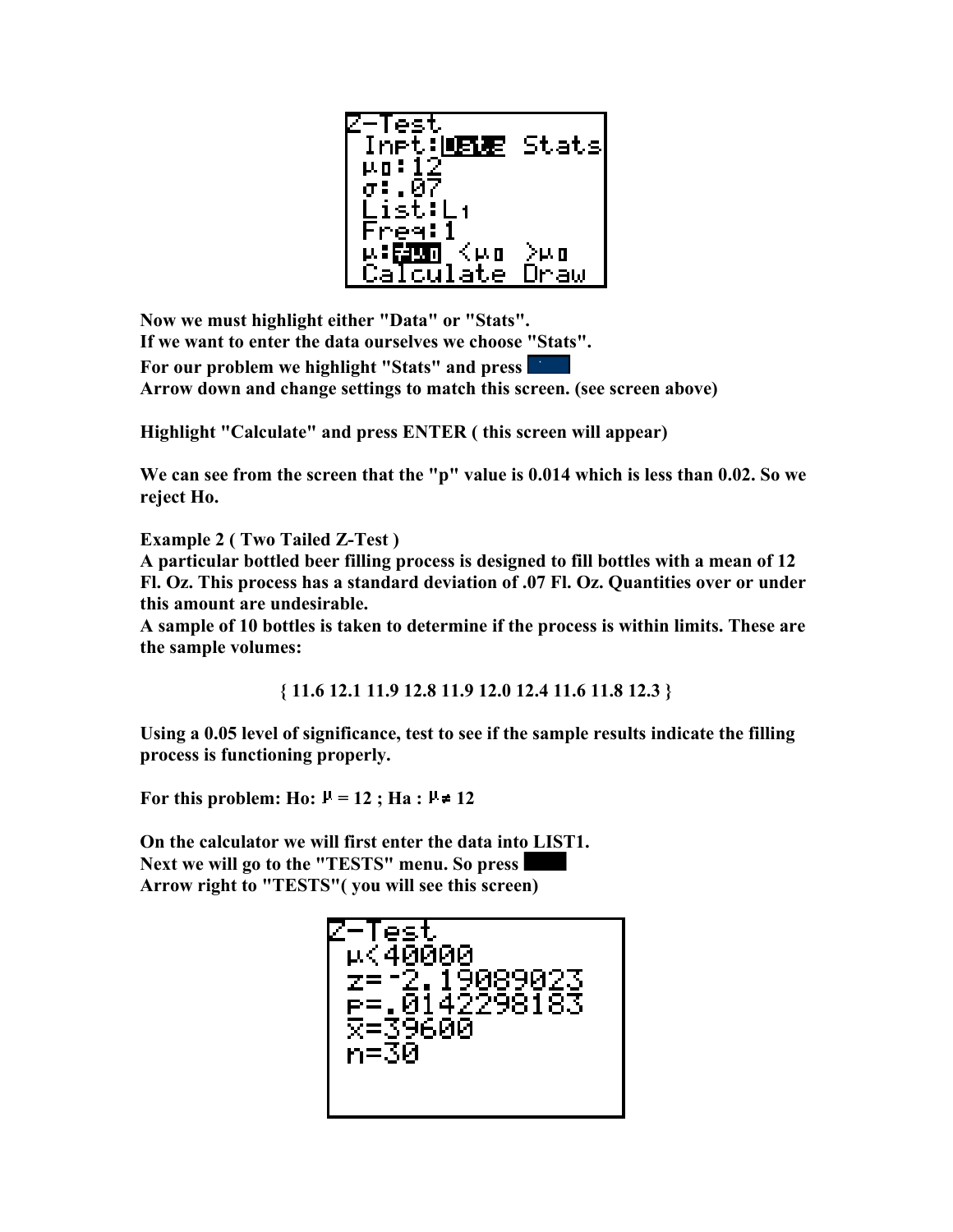**Highlight "1 : Z Ð Test..." Press <b>(this screen will appear)** 



**Once again we must choose either "Data" or "Stats". This time we will choose "Data". Arrow down and change the settings to fit our problem.**   $\mu = 12$ ,  $\sigma = .07$ . Recall we always test Ha.

**Highlight "Calculate" and press (you will see this screen)** 



**From the screen we see the "p" value is .071 which is greater than 0.05** 

**Therefore we can not reject Ho .** 

*Hypothesis Testing One Tailed T-Test* 

**Always start each new problem from the home screen** 

**A local Flea market business decided to sell their own "Salsa in a jar". The process of "canning" the salsa is designed to produce a mean of at least 120 jars of salsa per batch. Quantities under this amount are undesirable. A sample of 10 batches shows the following numbers of jars of salsa:** 

**{ 108 118 120 122 119 113 124 122 120 123 }** 

Using  $\alpha = 0.05$ , test to see if the sample results indicate the "canning" process is **functioning properly. For this problem we have unknown sigma, and small sample**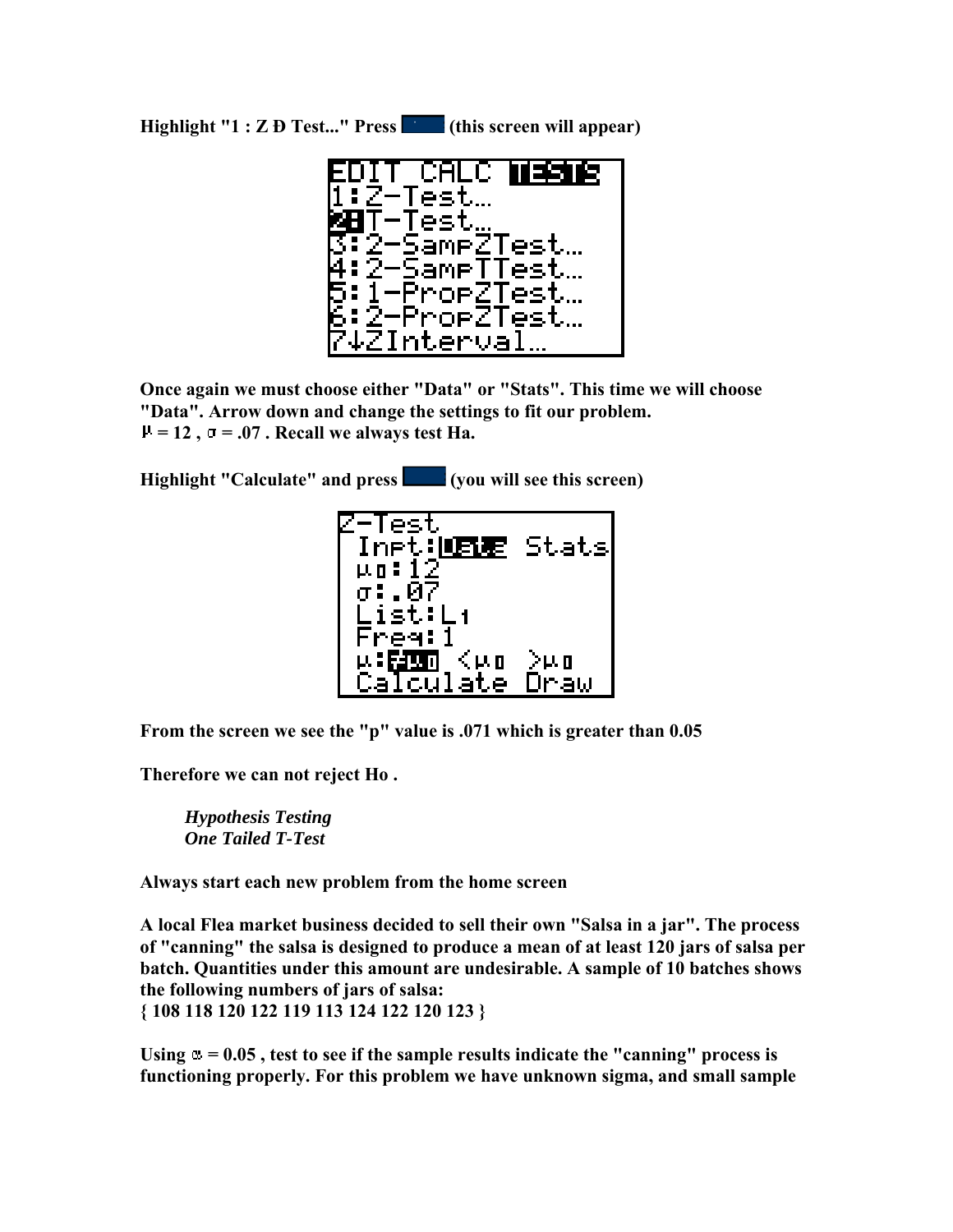size so we need to use a "T=Test" For this problem Ho :  $\mu \ge 120$ ; Ha :  $\mu$  < 120, so **reject Ho if p < .05** 

**To begin this problem we first enter the sample data into "List1" Next, on the calculator go to the "TESTS" menu. Press** 



**Arrow right to "TESTS" next Arrow down to "2 : T-Test..." Press (you will see this screen)** 



**Once again we must choose between "Data" and "Stats". We will choose "Data" for this problem because we have entered the actual data into list1. Change the other settings on your calculator to match the screen above. Recall we always test Ha so**  make sure you highlight the appropriate choice,  $" < \mu_0"$ 

**Press Arrow down to highlight "Calculate". Press II ( you will see this screen)**